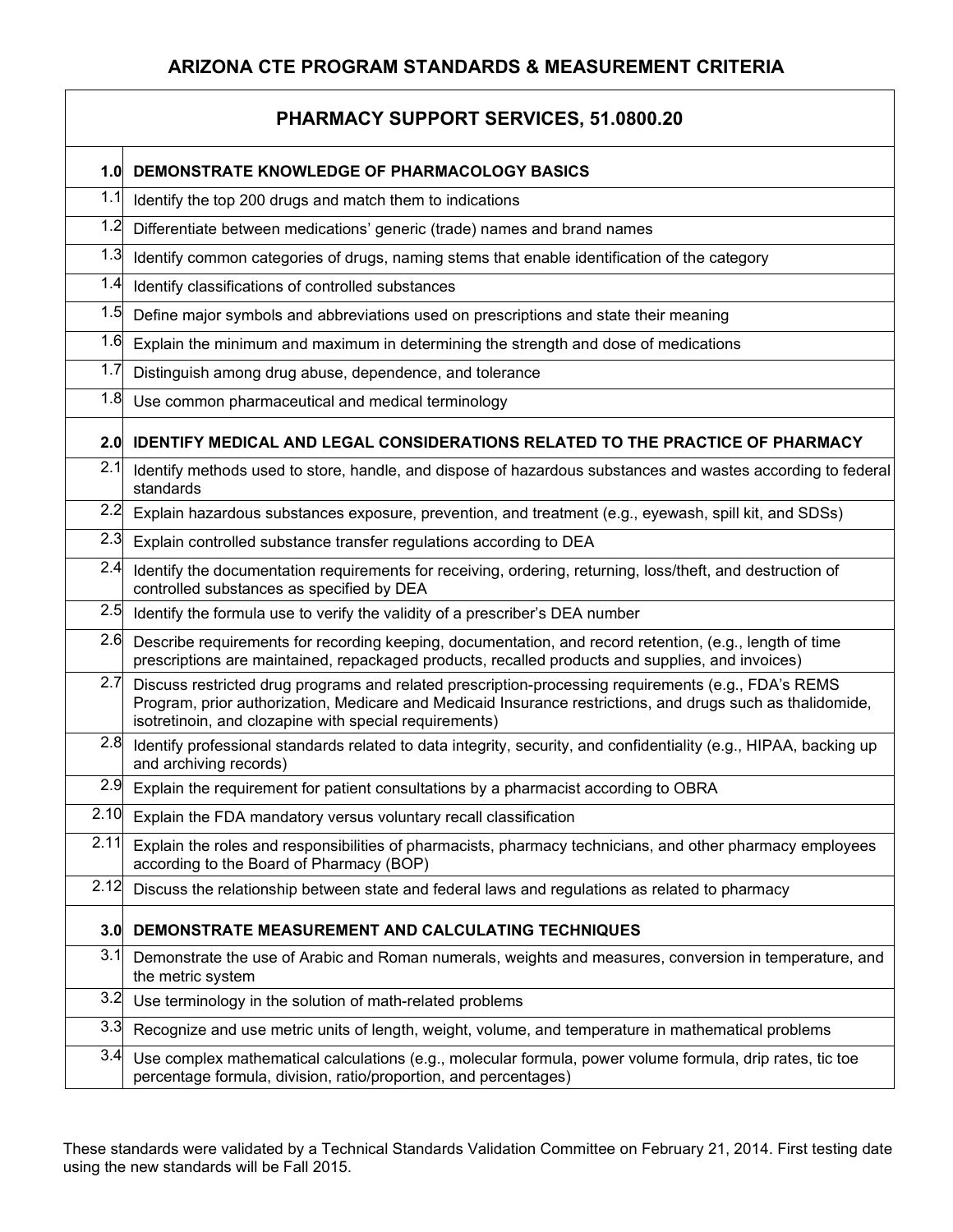|      | 4.0 DEMONSTRATE AN UNDERSTANDING OF THE USE OF PRESCRIPTION AND NONPRESCRIPTION<br><b>MEDICATIONS</b>                                                                                                                                                                           |
|------|---------------------------------------------------------------------------------------------------------------------------------------------------------------------------------------------------------------------------------------------------------------------------------|
| 4.1  | Identify common drug interactions (e.g., drug-drug, drug-dietary supplement, and drug-OTC)                                                                                                                                                                                      |
| 4.2  | Identify contraindications to the use of a drug (e.g., drug-disease, drug laboratory, and drug nutrient)                                                                                                                                                                        |
| 4.3  | Identify conditions (e.g., pregnancy, breast-feeding, and allergies) affected by drugs                                                                                                                                                                                          |
| 4.4  | Explain use and side effects of prescription and nonprescription medications used to treat common disease<br>states, including those affecting body systems (e.g., hypertension, hypothyroidism, diabetes, weight loss,<br>cardiovascular disease, asthma, arthritis, insomnia) |
| 4.5  | Explain common alternative therapies to prescription medications used to treat common disease states (e.g.,<br>herbal products, dietary supplements, homeopathy, lifestyle modification)                                                                                        |
| 4.6  | Identify common nonprescription medicines (e.g., antacids, laxatives, cold remedies, allergy remedies, pain<br>relievers)                                                                                                                                                       |
| 4.7  | Discuss medications that may interact with other medicines and cause serious health problems                                                                                                                                                                                    |
| 4.8  | Explain symptoms to adverse drug reaction (e.g., rash, hives, light headedness, vomiting, migraine) and<br>adverse effects (e.g., addiction , miscarriage, bleeding, deafness, depression)                                                                                      |
| 4.9  | Explain safety tips about giving children medicines (e.g., aspirin, fever medicine)                                                                                                                                                                                             |
| 4.10 | Discuss over-the-counter medicine precautions (e.g., read and follow all directions on the bottle or box, take<br>the minimum effective dose, avoid medicine you may be allergic to, call the doctor if you are having a problem<br>with the medicine)                          |
| 5.0  | DEMONSTRATE AN UNDERSTANDING OF PHARMACY COMPOUNDING                                                                                                                                                                                                                            |
| 5.1  | Define pharmacy compounding                                                                                                                                                                                                                                                     |
| 5.2  | Describe infection control processes (e.g., hand washing, laminar air flow, clean room, PPE, and universal<br>precautions)                                                                                                                                                      |
| 5.3  | Identify handling and disposal requirements (e.g., receptacles and waste streams)                                                                                                                                                                                               |
| 5.4  | Describe documentation requirements (e.g., batch preparation and compounding record)                                                                                                                                                                                            |
| 5.5  | Determine product stability (e.g., beyond use and dating and signs of incompatibility)                                                                                                                                                                                          |
| 5.6  | Identify the selection and use of equipment and supplies used in compounding                                                                                                                                                                                                    |
| 5.7  | Identify sterile compounding processes (e.g., solutions for injection)                                                                                                                                                                                                          |
| 5.8  | Identify nonsterile compounding processes (e.g., ointment, lotions, and IV mixing)                                                                                                                                                                                              |
| 6.0  | DEMONSTRATE METHODS TO ENSURE MEDICATION SAFETY                                                                                                                                                                                                                                 |
| 6.1  | Identify methods to reduce errors in prescription or medication orders (e.g., correct patient, look-alike/sound-<br>alike medications, tall man lettering, leading and trailing zeroes, and limit use of error prone abbreviations)                                             |
| 6.2  | Identify requirements for the package insert and medication guidelines (e.g., special directions and<br>precautions)                                                                                                                                                            |
| 6.3  | Identify issues that require pharmacist intervention (e.g., DUR, ADE, OCT recommendation; therapeutic<br>substitution; misuse; and missed dose)                                                                                                                                 |
| 6.4  | Identify high-alert/risk medications (refer to published list)                                                                                                                                                                                                                  |
| 7.0  | RECOGNIZE AND RESPOND TO EMERGENCY SITUATIONS                                                                                                                                                                                                                                   |
| 7.1  | Monitor and record vital signs                                                                                                                                                                                                                                                  |
| 7.2  | Describe legal parameters related to the administration of emergency care                                                                                                                                                                                                       |

These standards were validated by a Technical Standards Validation Committee on February 21, 2014. First testing date using the new standards will be Fall 2015.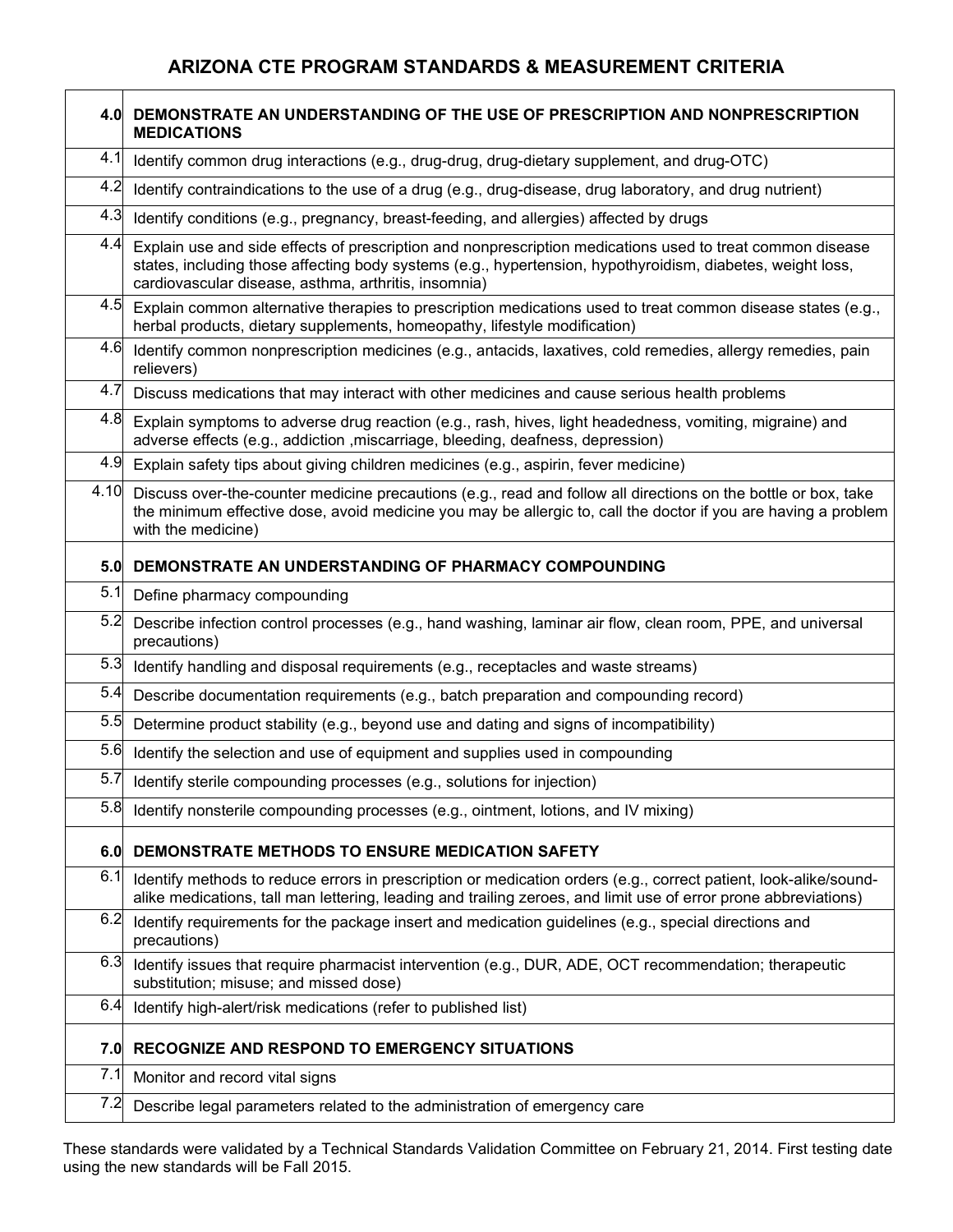| 7.3  | Identify types of CPR (e.g., infant, child, and adult)                                                                                                                                                       |
|------|--------------------------------------------------------------------------------------------------------------------------------------------------------------------------------------------------------------|
| 7.4  | Obtain and maintain training or certification in cardiopulmonary resuscitation (CPR), automated external<br>defibrillator (AED), foreign body airway obstruction (FBAO), and first aid                       |
| 7.5  | Recognize adverse drug-related emergencies and take appropriate first aid action                                                                                                                             |
| 8.0  | DEMONSTRATE PROCEDURES FOR RECEIVING AND PROCESSING PRESCRIPTIONS AND REFILLS                                                                                                                                |
| 8.1  | Prepare medications within the scope of practice as documented in the Arizona Board of Pharmacy laws and<br>regulations                                                                                      |
| 8.2  | Follow safety protocols in the preparation of all medications                                                                                                                                                |
| 8.3  | Use infection control standards and aseptic technique in the admixture of sterile products                                                                                                                   |
| 8.4  | Use database software to enter, retrieve, and maintain prescription and refill information                                                                                                                   |
| 8.5  | Check prescriptions or medication order for completeness (e.g., patient, physician, medication information,<br>dosing instructions), accuracy, authenticity, legality, and reimbursement eligibility         |
| 8.6  | Follow the established protocol for retrieving drugs from inventory and preparing medications                                                                                                                |
| 8.7  | Calculate and measure medications using a manual or automated system                                                                                                                                         |
| 8.8  | Label drug products accurately, including auxiliary labels (e.g., poison, shake well before using, store away<br>from direct sunlight, for external use only, take on empty stomach)                         |
| 8.9  | Determine packaging requirements (e.g., type of bags, syringes, glass, PVC, child resistant, light resistant)                                                                                                |
| 8.10 | Follow the established protocol in dispensing and distributing drugs and medications (e.g., validation,<br>documentation, and distribution)                                                                  |
| 8.11 | Record prescription or medication order in patient's profile                                                                                                                                                 |
| 8.12 | Identify situations when refills and renewals need to be reviewed by the pharmacist                                                                                                                          |
| 9.0  | <b>COLLECT AND RECORD INFORMATION FROM CUSTOMERS/PATIENTS</b>                                                                                                                                                |
| 9.1  | Use effective strategies for communicating with non-English speaking individuals or those with special needs<br>(e.g., vision or hearing problems, low reading level, difficulty understanding instructions) |
| 9.2  | Apply effective verbal and written communication skills                                                                                                                                                      |
| 9.3  | Interview customers/patients for required information                                                                                                                                                        |
| 9.4  | Highlight special requests on the prescription                                                                                                                                                               |
| 9.5  | Document information in an electronic or manual format                                                                                                                                                       |
| 10.0 | DEMONSTRATE KNOWLEDGE OF PHARMACY INVENTORY CONTROL                                                                                                                                                          |
| 10.1 | Explain the function and application of the national drug code (NDC), lot numbers, and expiration dates                                                                                                      |
| 10.2 | Use the formulary or approved/preferred product list or system                                                                                                                                               |
| 10.3 | Follow established practices to place drug and device orders by phone and electronically                                                                                                                     |
| 10.4 | Follow established practices to receiving items                                                                                                                                                              |
| 10.5 | Follow established practices related to storage requirements (e.g., refrigeration, freezer, warmer, and lock up)                                                                                             |
| 10.6 | Analyze how chemical stability affects the handling and storage of medications                                                                                                                               |
| 10.7 | Follow established practices related to remove items (e.g., recalls, returns, outdates, reverse distribution)                                                                                                |
| 10.8 | Use the barcoding system to improve accuracy, increase productivity, and control inventory                                                                                                                   |
| 10.9 | Follow established practices to maintain a secure inventory to prevent theft by patients and staff                                                                                                           |

These standards were validated by a Technical Standards Validation Committee on February 21, 2014. First testing date using the new standards will be Fall 2015.